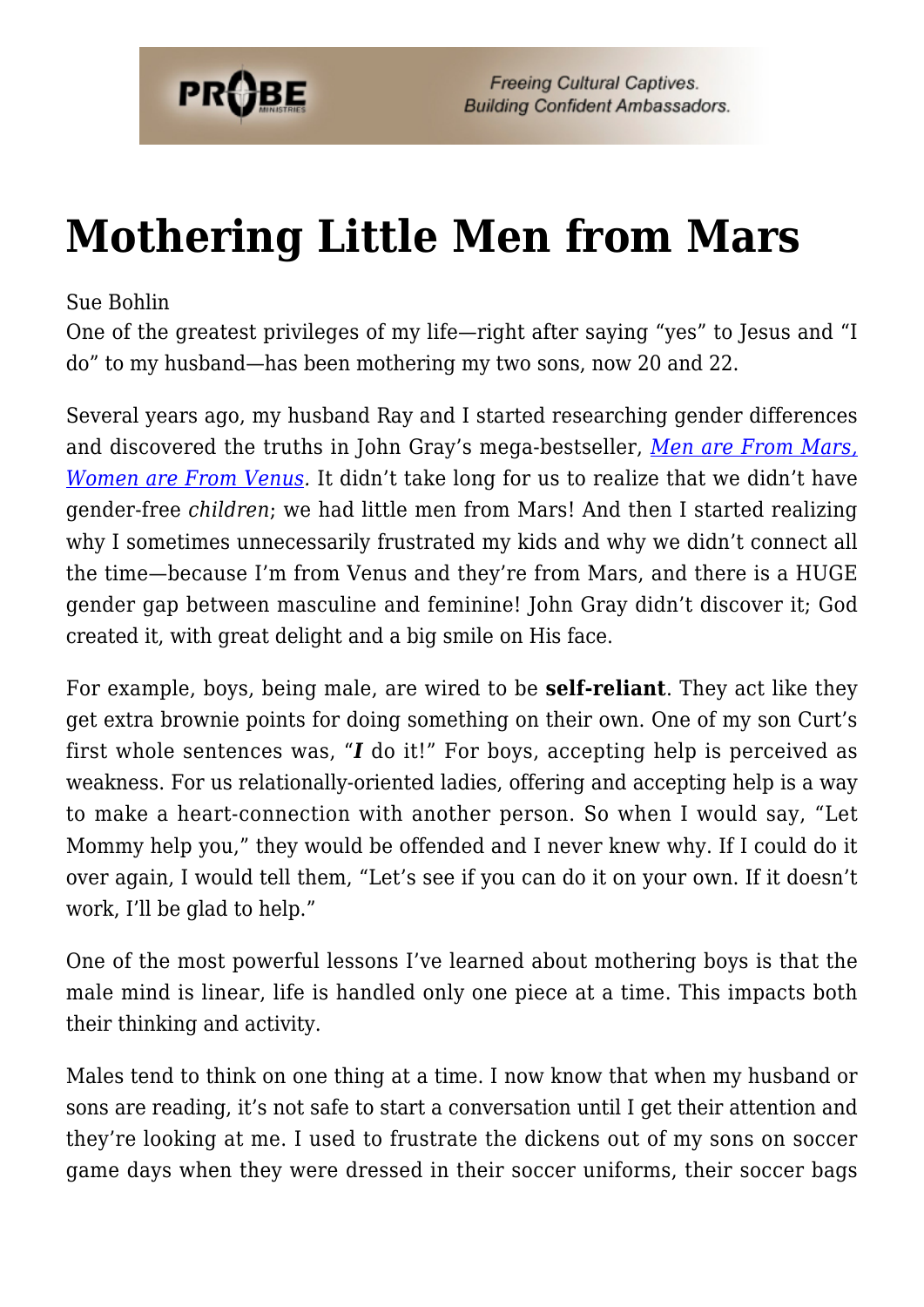

**Freeing Cultural Captives. Building Confident Ambassadors.** 

were packed, they had their game face on, and there were 15 minutes left before we had to leave. And I, being the ever-efficient one, would try to get them to use that time wisely to clean up the living room or fold laundry. They never, ever, cooperated willingly! And now I know why. I'd love to go back and change that part of mothering.

This linear approach also has a major impact on their activity. They are created to **do one thing at a time** before moving on to the next event. If I wanted their attention while they were watching TV, I would have to physically stand in front of the screen to break their attention and have them look at me. I, on the other hand, am a natural multi-tasker, because if mothers couldn't do more than one thing at a time, humanity wouldn't last more than one generation. So I would have conversations with my boys or direct homework while doing the dishes or cooking or a multitude of other things. I finally realized that because my kids can't multitask, they never believed that I was actually paying attention to them if my hands were busy.

Knowing this, I have learned that when they start to tell me something, I put down whatever I'm doing, turn my body to face them squarely, and give them my full physical attention. It's been wonderful to see the difference; they now *feel* I am truly listening. I've shared this insight with several of my friends, who report that it's made a major difference with the boys in their homes as well. Their girls never gave it a thought, because girls intuitively know you can wash dishes and talk at the same time!

Where girls are more verbal, boys are usually **more physical**. I have a friend who wanted her boys to always move quietly and slowly like girls, and had a "no rough-housing" rule in the house. This is the fast track to killing a boy's heart, because boys were made to wrestle and tumble and be loud. This isn't a design defect. It's the way God was pleased to make them. While it's not good to break lamps, of course, boys need to be able to MOVE while their moms smile and let them be who they were made to be.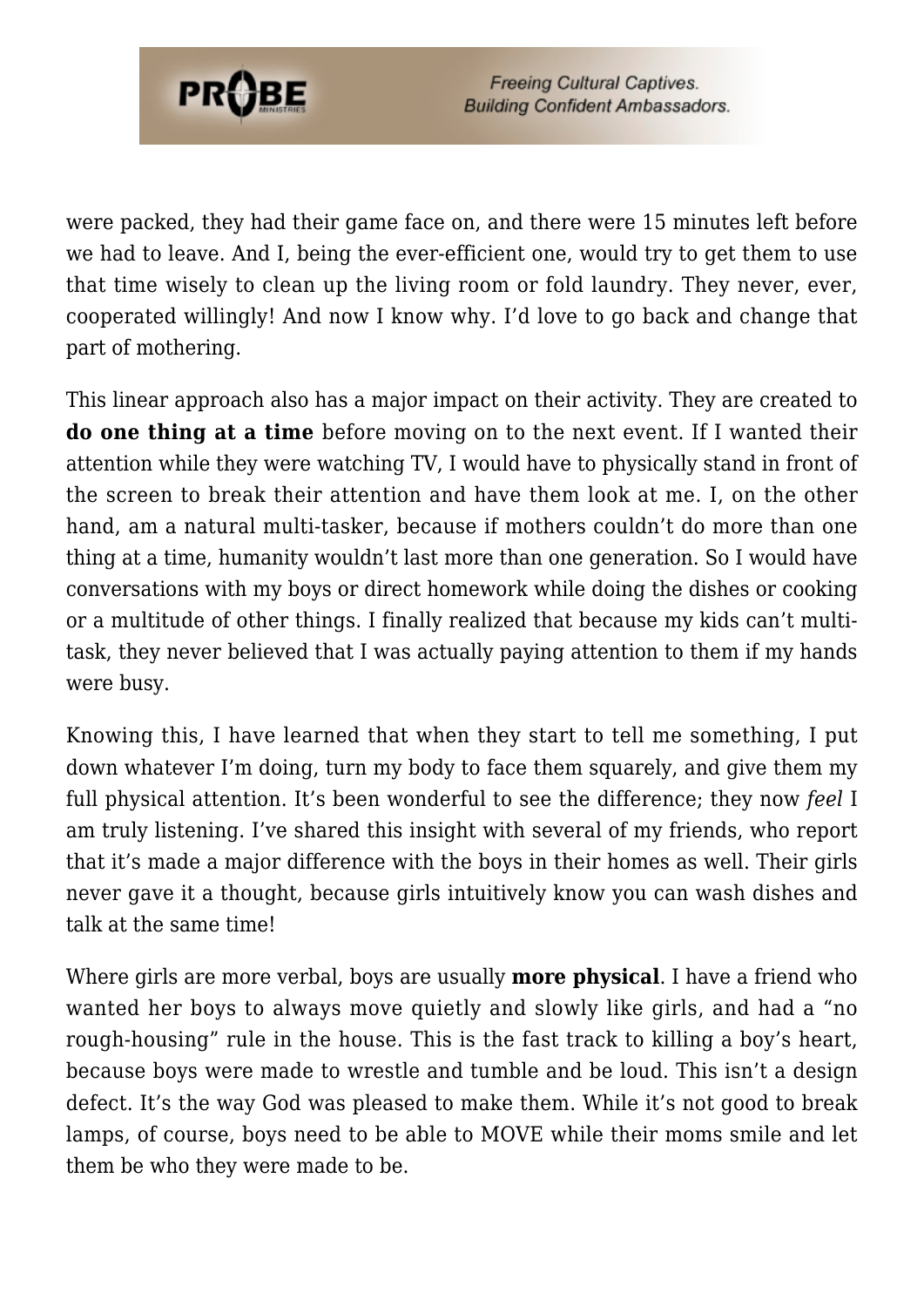

**Freeing Cultural Captives. Building Confident Ambassadors.** 

Another thing I'd go back and change is trying to pry conversations out of my sons. I didn't understand that females naturally generate three times as many words as males, and we talk to build community and knit hearts together. Boys and **men talk for one reason: to convey facts and information**. If they don't have anything to convey, they don't talk. A wise counselor finally explained to me that if I waited for my sons to initiate conversations on their timetable, I would get what my heart longed for. I also learned that one of my son's love languages is physical touch, and if I would go in at the beginning or the end of the day and silently rub his back, he would often start talking. It's amazing what meaningful conversations can happen at bedtime when the kids are trying to forestall sleep!

John Gray says, and it's my experience as well, that a **man's primary need is to be** *respected*. It starts when they're very small boys. When a boy's mother shows him respect, especially when it's backed by a father's respect, that fills boys' "respect buckets." Because they are made in the image of God, that alone makes them infinitely valuable and precious and worthy of great respect and dignity. I showed them respect by giving them significant choices, and honoring those choices. It started with choosing their clothes and making various school-related choices, and grew into choices like room colors and what sports they would pursue. I showed them respect by listening to them and not interrupting, by not being sarcastic, and by not saying shaming and condemning things. My son has commented that it's important to remember that kids are "little MEN from Mars," and not talk down to them as inferior beings simply because they are not adults. He is glad we didn't do it, but it really bothers him when he sees grown-ups do it to kids.

One last thing I've learned lately is the importance of supporting and cherishing our children's gender to help them grow into healthy adults. Little **boys need to know that being a boy is a good thing**, and of course the same holds true for girls. After sharing this with a group of mothers of preschoolers, one friend took her little boy for a walk down to the lake. Along the way she said, "Parker, let's look for frogs and toads. Mommy is so glad God made you a little boy so you could